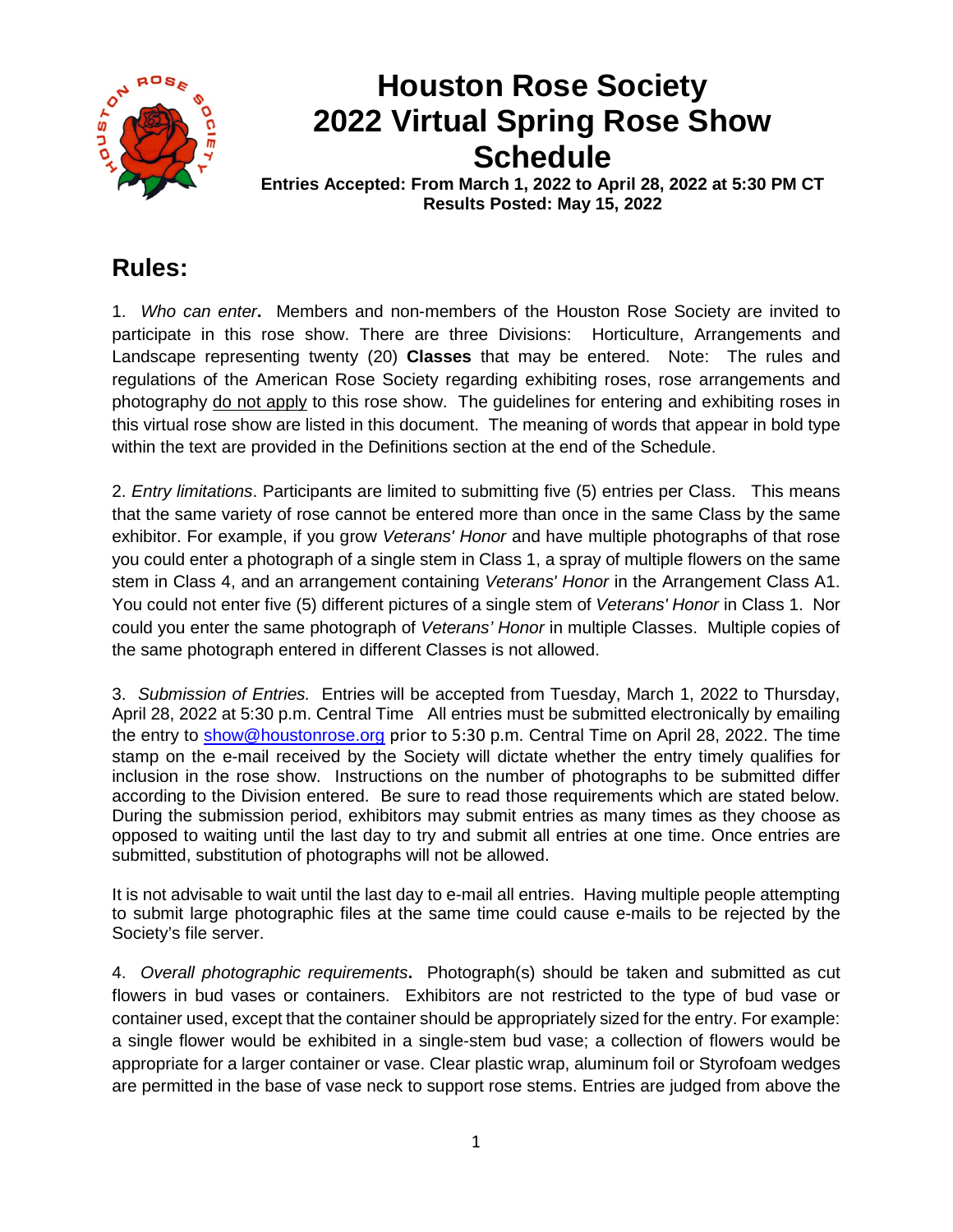rim of each vase's neck. For this show, do not take pictures of roses that are still attached to the rose bush. These photographic requirements do not apply to entries in the Landscape Class.

5. *Entry identification*. For entries in the Horticulture and Arrangement Classes, each email entry should clearly identify the Class number, the Class name, and name of the rose variety (e.g. Class 1 - Hybrid Tea/Grandiflora, Veterans' Honor). If you are unsure how to classify your rose, any Houston Rose Society (HRS) Consulting or Master Rosarians would be happy to help you. You can find the contact information for these individuals on the back cover of the monthly HRS newsletter and also in the Consulting Rosarian tab on the Society's website, www.houstonrose.org.

6. *Editing / file size of photographs***.** Any photograph that utilizes editing software for any reason other than cropping, rotation, lightening, darkening, minor clean up corrections for camera sensor dirt, or sharpening of the image should be severely penalized. Photographs with a medium-sized resolution are recommended to ensure that the emailed entry is timely received. Photographs taken at a high or very high resolution (e.g. above 2 MB per photographs) risk not being received or being rejected by the Society's e-mail server.

7. *Misclassified / incorrectly named entries*. If an exhibitor enters a rose variety in the wrong Class or has misnamed their rose entry and the mistake is caught prior to judging, the exhibitor will be contacted by email or telephone and given an opportunity to resubmit their entry in the correct Class. Should the judge identify that a rose variety has been entered in the wrong Class, the judge has the discretion to reclassify the entry to the appropriate Class. If the judge determines that a rose variety has been misnamed, that entry will not be judged. Note: "Misnaming" includes spelling and punctuation errors, as well as adding or omitting words. For example there is no "The" before *Green Rose*. Also, there is no period after "Mr" for the rose *Mr Caleb*.

8. *Disclosures and use of photographs*. All rights to the submitted photographs are retained by the owners of the photographs. However, by submitting a photograph to the HRS the exhibitor (1) warrants that he or she owns the copyright of the submitted photograph and is not legally prohibited from submitting it to the contest, and (2) agrees to allow HRS to display your picture and use an image of it in the Society's print and digital media; including but not limited to its website; newsletter, Facebook page, YouTube; etc.

9. *Helpful resources*. The HRS YouTube Video on Cell Phone Photography can be viewed at web URL: [https://youtu.be/effO66pDN\\_c](https://youtu.be/effO66pDN_c) for suggestions and guidance on taking photographs of roses. The results of prior rose show shows can be viewed on the Society's website, www.houstonrose.org and select the HRS Rose Show tab.

### **Prizes:**

1. There will be one blue-ribbon winner in each Class.

2. Each blue-ribbon winner will receive a gift certificate to a garden related company.

3. All entries will be displayed when the results are published on the Houston Rose Society's website.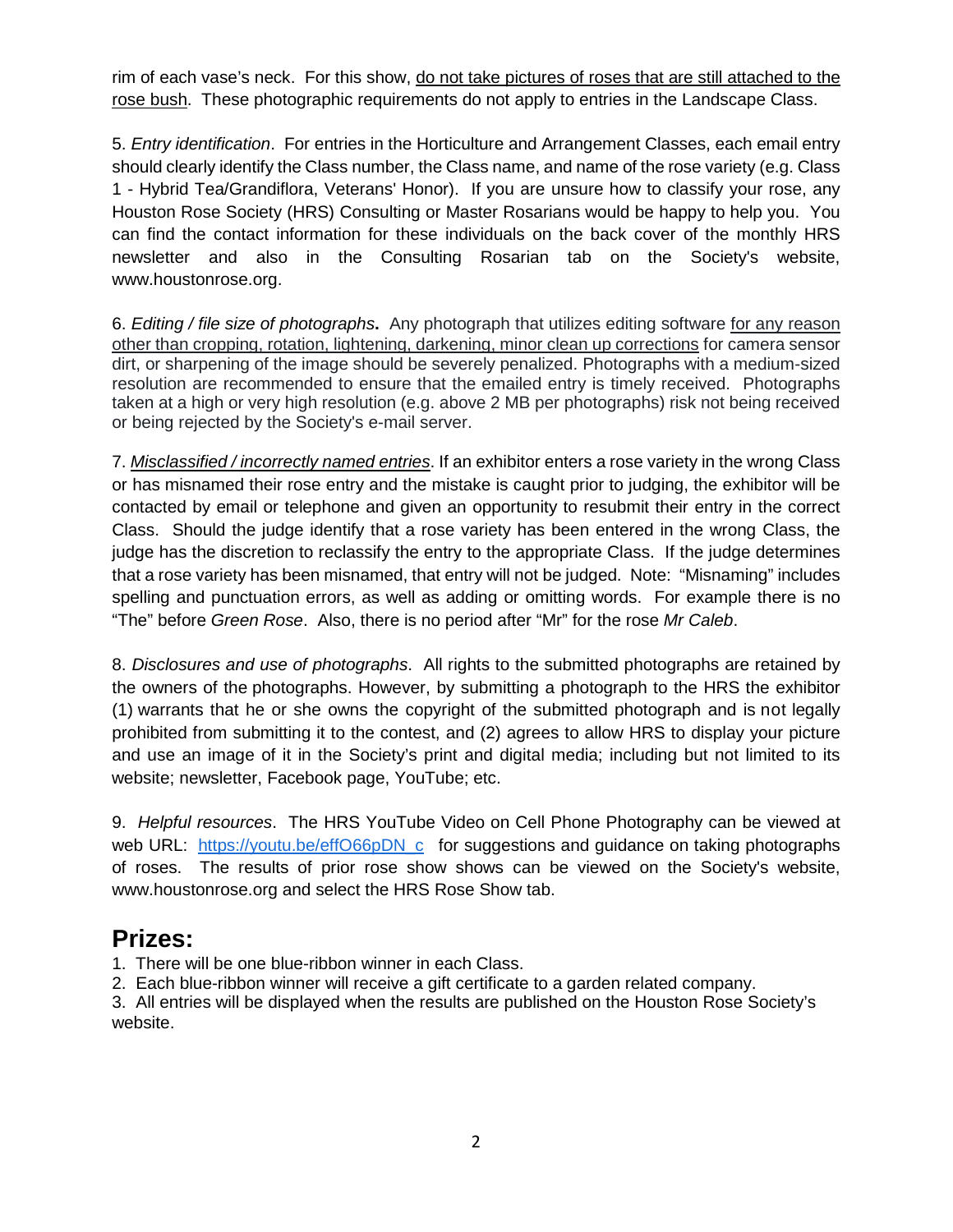## **Division 1 - Horticulture Classes:**

#### PHOTOGRAPHY REQUIREMENTS

- 1. For each entry, submit 2 photographs that are attached to one e-mail.<br>2. The first photograph should be of the individual bloom
- The first photograph should be of the individual bloom
- 3. The second photograph should be of the bloom, stem, and leaves. This photograph does not need to include the entire container that the flower is in. This photograph should focus on the plant parts that are above the rim of the container.
- 4. In the e-mail, include the name of the rose variety and appropriate Class number and Class name for that entry on the email (e.g. Class 1, Hybrid Tea/Grandiflora, Veterans' Honor). You must include the exhibitor's name, phone number and home address in the e-mail so that we know how to reach you. For entries that result from the efforts of more than one exhibitor, all exhibitors should be listed so that the proper credit can be given.
- 5. Examples of photographs for this Class are included in the February 2021 Houston Rose Society newsletter.
- Class 1 Hybrid Tea or Grandiflora 1 Bloom per Stem **Exhibition Stage**
- Hybrid Tea or Grandiflora **Fully Open Bloom**
- Class 3 **Single Specimen** Roses 4 to 8 Petals (excludes Miniatures and MiniFloras)
- Class 4 Hybrid Tea or Grandiflora **Spray**
- Class 5 Climbing Roses<br>Class 6 Floribunda 1 B
- Class 6 Floribunda 1 Bloom per Stem **Exhibition Stage**
- Class 7 Floribunda Spray<br>Class 8 Polvantha Single
- Class 8 Polyantha Single Bloom or Spray<br>Class 9 Shrub Roses
- Class 9 Shrub Roses<br>Class 10 Old Garden R
- Class 10 Old Garden Roses (Introduced Prior to 1867)<br>Class 11 Old Garden Roses (Introduced After 1867)
- Class 11 Old Garden Roses (Introduced After 1867)<br>Class 12 Miniature Roses 1 Bloom per Stem Exhil
- Class 12 Miniature Roses 1 Bloom per Stem **Exhibition Stage**
- Class 13 Miniature Rose Sprays<br>Class 14 MiniFlora Roses 1 Blo
- Class 14 MiniFlora Roses 1 Bloom per Stem **Exhibition Stage**
- MiniFlora Rose Sprays
- Class 16 Seedling
- Class 17 Novice (This Class is open to any exhibitor who has never won a blue ribbon in a rose show.)

### **Division 2 - Arrangements:**

- 1. For each entry, submit 3 photographs that are attached to one e-mail.
- 2. First photograph should be a full view of the arrangement.
- 3. Second photograph should be a close-up shot that captures the details and blooms.
- 4. Third photograph should be a close-up shot that captures details of the arrangement.
- 5. You are encouraged to give your arrangement a name that would describe your piece. For example, a design containing all yellow roses might be called "Sunny Days". You may name your arrangement anything you wish. The naming of an arrangement is optional, but encouraged.
- 6. In the e-mail include the name of your arrangement (if any), the names of rose varieties in the arrangement, and the appropriate arrangement Class number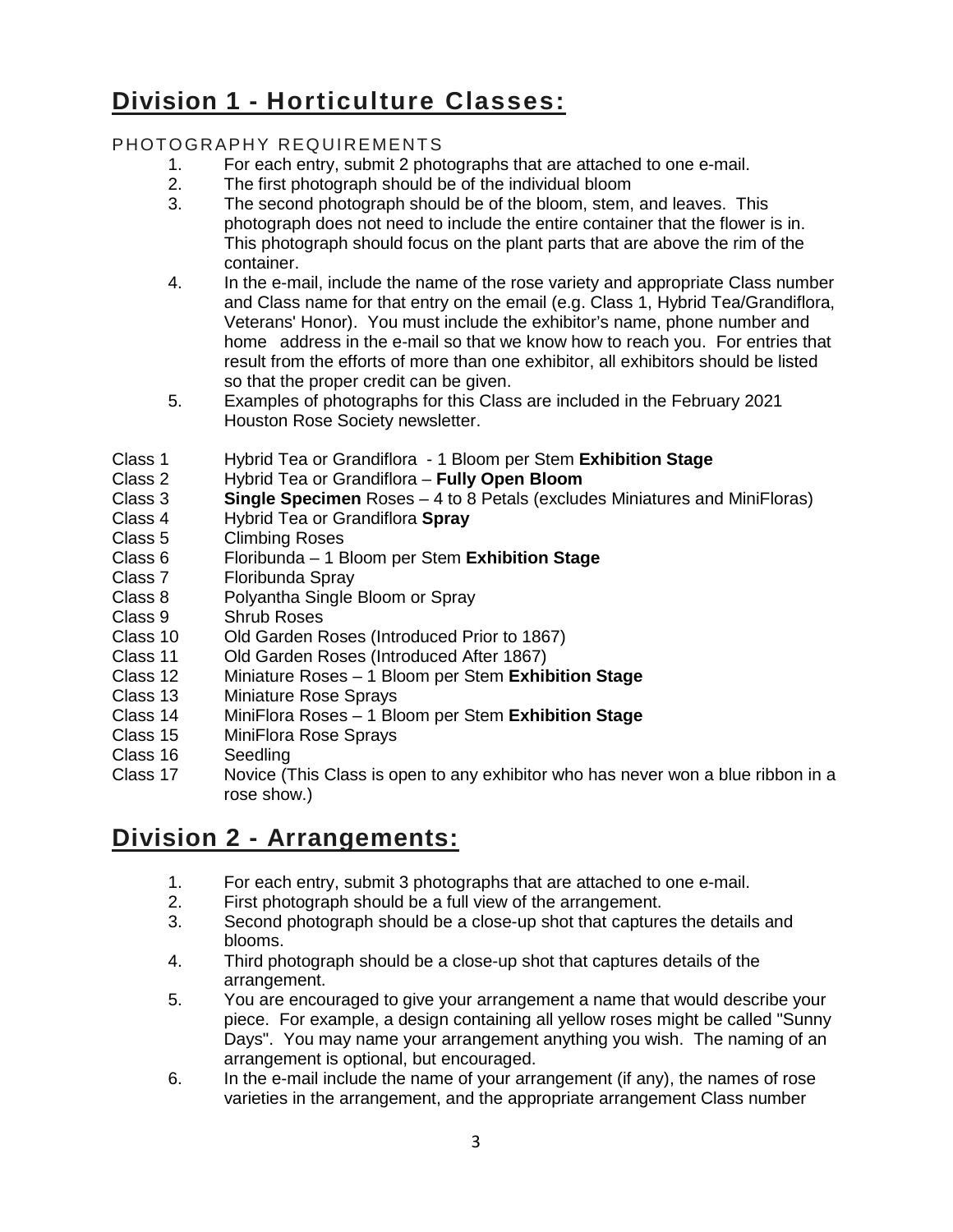along with the exhibitor's name, phone number, and home address. For entries that result from the efforts of more than one exhibitor, all exhibitors should be listed so that proper credit can be given.

7. An exhibitor may only enter one arrangement in each class that has a single cultivar. For example, an exhibitor may not enter 2 different arrangements in Class A1 (large roses) where both arrangements contain only the rose *Veterans' Honor*. The exhibitor may enter one arrangement containing only *Veterans' Honor* and another arrangement containing more than one cultivar (e.g. *Belinda's Dream*) as well as *Veterans' Honor.*

ARRANGEMENTS CLASSES

Class A1 - Exhibitor Choice – Large Roses

"Large Roses" include any rose variety not classified as a Miniature or MiniFlora rose. An arrangement in this Class should contain 75% or more of large roses.

Class A2 - Exhibitor Choice – Miniature or MiniFlora Roses

An arrangement in this Class should contain 75% or more of Miniature or MiniFlora Roses.

### **Division 3 - Landscape:**

#### PHOTOGRAPHY REQUIREMENTS

- 1. Submit one photograph of your garden. This photograph can be a close-up shot of an interesting feature, a planting bed or collection of beds, or an overall shot of the garden itself.
- 2. In the e-mail include the names of the rose varieties, the words "Landscape Class" and the exhibitor's name, phone number, and home address. For entries in this Class that result from the efforts of more than one exhibitor, all exhibitors should be listed so that proper credit can be given.
- 3. Each photograph entered in this Class should contain at least one rose. For example, a photograph of a hummingbird feeder, or a photograph of a hanging basket – while interesting – are not appropriate for this class. However, if such are entered they will be shared with the public – but not judged.

### **Definitions and Tips for Exhibitors:**

**Class** is defined as a category or division for a type of rose and how that rose should be displayed in a rose show. A rose's **Class** can be found in *Modern Roses 12*, the *Handbook for Selecting Roses*, the International Rose Registry, etc.). When there is a discrepancy between the authoritative publication(s) and the nursery hang-tag that came with the plant, the rose should be entered in the **Class** stated in the authoritative publications.

**Exhibition Stage** is defined as a rose that is one half to three-fourths open with a high center and petals symmetrically arranged in an attractive circular outline. If the rose variety is considered a